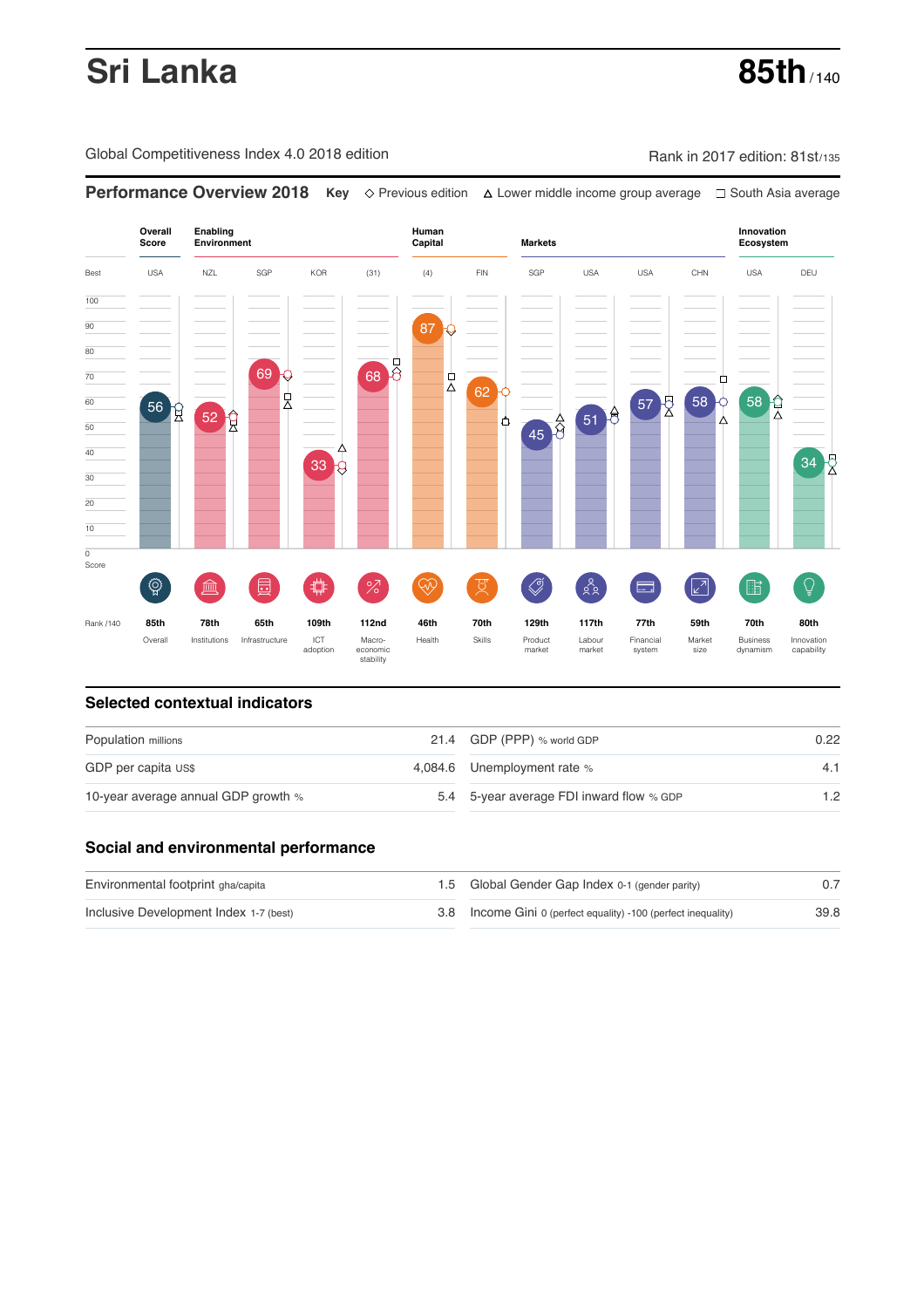# **Sri Lanka 85th**/140

| <b>Index Component</b>                                                             | Value                    | Score *          | Rank/140 | <b>Best Performer</b> |
|------------------------------------------------------------------------------------|--------------------------|------------------|----------|-----------------------|
| Pillar 1: Institutions 0-100 (best)                                                | $\overline{a}$           | 51.5 $\sqrt{ }$  | 78       | <b>New Zealand</b>    |
| 1.01 Organized crime 1-7 (best)                                                    | 4.6                      | 59.3 $\sqrt{ }$  | 85       | Finland               |
| 1.02 Homicide rate /100,000 pop.                                                   | 2.5                      | 93.1 $\sqrt{ }$  | 69       | Multiple (9)          |
| 1.03 Terrorism incidence 0 (very high) -100 (no incidence)                         | 98.3                     | 98.3 $\sqrt{ }$  | 97       | Multiple (24)         |
| 1.04 Reliability of police services 1-7 (best)                                     | 4.0                      | 49.3 $\sqrt{ }$  | 94       | Finland               |
| 1.05 Social capital 0-100 (high)                                                   | 61.8                     | 61.8 $\uparrow$  | 13       | Australia             |
| 1.06 Budget transparency 0-100 (best)                                              | 53.8                     | $53.8 =$         | 67       | Multiple (2)          |
| 1.07 Judicial independence 1-7 (best)                                              | 3.8                      | 46.5 ↓           | 72       | Finland               |
| 1.08 Efficiency of legal framework in challenging regulations 1-7 (best)           | 2.9                      | $31.1 +$         | 97       | Finland               |
| 1.09 Freedom of the press 0-100 (worst)                                            | 41.4                     | 58.6 个           | 107      | Norway                |
| 1.10 Burden of government regulation 1-7 (best)                                    | 2.8                      | 29.4 $\sqrt{ }$  | 115      | Singapore             |
| 1.11 Efficiency of legal framework in settling disputes 1-7 (best)                 | 3.6                      | 42.6 $\sqrt{ }$  | 77       | Singapore             |
| 1.12 E-Participation Index 0-1 (best)                                              | 0.63                     | 62.9 $\sqrt{ }$  | 82       | Multiple (3)          |
| 1.13 Future orientation of government 1-7 (best)                                   | 3.1                      | $34.4 +$         | 112      | Singapore             |
| 1.14 Incidence of corruption 0-100 (best)                                          | 38.0                     | 38.0 个           | 77       | New Zealand           |
| 1.15 Property rights 1-7 (best)                                                    | 3.9                      | 48.4 ↓           | 101      | Finland               |
| 1.16 Intellectual property protection 1-7 (best)                                   | 3.9                      | 48.0 ↓           | 81       | Finland               |
| 1.17 Quality of land administration 0-30 (best)                                    | 2.5                      | $8.3 =$          | 140      | Singapore             |
| 1.18 Strength of auditing and reporting standards 1-7 (best)                       | 4.4                      | 56.4 $\sqrt{ }$  | 85       | Finland               |
| 1.19 Conflict of interest regulation 0-10 (best)                                   | 6.7                      | $67.0 =$         | 32       | Multiple (2)          |
| 1.20 Shareholder governance 0-10 (best)                                            | 6.0                      | $60.0 =$         | 56       | Kazakhstan            |
| 圓                                                                                  |                          | 68.6 ↑           | 65       | Singapore             |
| Pillar 2: Infrastructure 0-100 (best)<br>2.01 Road connectivity index 0-100 (best) | 45.5                     | $45.5 =$         | 103      | <b>United States</b>  |
| 2.02 Quality of roads 1-7 (best)                                                   | 3.8                      | 46.7 ↓           | 79       | Singapore             |
|                                                                                    | 22.3                     | $55.7 =$         | 35       | Multiple (20)         |
| 2.03 Railroad density km of roads/square km                                        | 3.3                      | 38.6 个           | 63       | Switzerland           |
| 2.04 Efficiency of train services 1-7 (best)<br>2.05 Airport connectivity score    | 57,216.0                 | 53.8 $\sqrt{ }$  | 59       |                       |
|                                                                                    | 4.4                      | 57.3 ↑           | 74       | Multiple (8)          |
| 2.06 Efficiency of air transport services 1-7 (best)                               | 69.4                     |                  | 15       | Singapore             |
| 2.07 Liner Shipping Connectivity Index 0-157.1 (best)                              |                          | 69.4 ↑           |          | Multiple (4)          |
| 2.08 Efficiency of seaport services 1-7 (best)                                     | 4.1                      | $51.1$ ↑         | 71       | Singapore             |
| 2.09 Electrification rate % pop.                                                   | 100.0                    | 100.0 $\uparrow$ | 1        | Multiple (66)         |
| 2.10 Electric power transmission and distribution losses % output                  | 7.0<br>18.7              | $96.9$ ↑         | 42<br>91 | Multiple (9)          |
| 2.11 Exposure to unsafe drinking water % pop.                                      |                          | $83.0 =$         |          | Multiple (23)         |
| 2.12 Reliability of water supply 1-7 (best)                                        | 4.6                      | 59.9 $\sqrt{ }$  | 77       | Switzerland           |
| Pillar 3: ICT adoption 0-100 (best)                                                | $\overline{a}$           | $32.9 +$         | 109      | Korea, Rep.           |
| 3.01 Mobile-cellular telephone subscriptions /100 pop.                             | 135.1                    | $100.0 =$        | 31       | Multiple (68)         |
| 3.02 Mobile-broadband subscriptions /100 pop.                                      | 22.4                     | n/a              | 123      | United Arab Emirates  |
| 3.03 Fixed-broadband Internet subscriptions /100 pop.                              | 5.8                      | 11.7 $\uparrow$  | 87       | Switzerland           |
| 3.04 Fibre Internet subscriptions /100 pop.                                        | 0.0                      | n/a              | 101      | Korea, Rep.           |
| 3.05 Internet users % pop.                                                         | 32.1                     | 32.1 $\uparrow$  | 100      | Iceland               |
| ℅<br>Pillar 4: Macroeconomic stability 0-100 (best)                                | $\overline{\phantom{a}}$ | 68.2 $\sqrt{ }$  | 112      | Multiple (31)         |
| 4.01 Inflation annual % change                                                     | 5.3                      | 96.5 $\sqrt{ }$  | 100      | Multiple (74)         |
| 4.02 Debt dynamics 0-100 (best)                                                    | 40.0                     | $40.0 =$         | 113      | Multiple (36)         |
| Ųу.<br>Pillar 5: Health 0-100 (best)                                               |                          | 86.7 ↑           | 46       | Multiple (4)          |
| 5.01 Healthy life expectancy years                                                 | 67.8                     | 86.7 ↑           | 45       | Multiple (4)          |
| 섯<br>Pillar 6: Skills 0-100 (best)                                                 | $\overline{\phantom{0}}$ | 61.7 $\uparrow$  | 70       | Finland               |
| 6.01 Mean years of schooling Years                                                 | 9.8                      | $65.1 =$         | 65       | Finland               |
| 6.02 Extent of staff training 1-7 (best)                                           | 3.9                      | 47.5 ↓           | 68       | Switzerland           |
| 6.03 Quality of vocational training 1-7 (best)                                     | 4.2                      | 52.9 $\uparrow$  | 60       | Switzerland           |
| 6.04 Skillset of graduates 1-7 (best)                                              | 4.4                      | 56.9 个           | 44       | Switzerland           |
| 6.05 Digital skills among population 1-7 (best)                                    | 3.9                      | 47.6 ↓           | 85       | Sweden                |
| 6.06 Ease of finding skilled employees 1-7 (best)                                  | 4.3                      | 54.8 个           | 57       | <b>United States</b>  |
| 6.07 School life expectancy Years                                                  | 13.9                     | $77.0 =$         | 71       | Multiple (9)          |
| 6.08 Critical thinking in teaching 1-7 (best)                                      | 3.3                      | 38.6 $\sqrt{ }$  | 73       | <b>United States</b>  |
| 6.09 Pupil-to-teacher ratio in primary education Ratio                             | 23.2                     | 67.1 ↓           | 87       | Multiple (6)          |